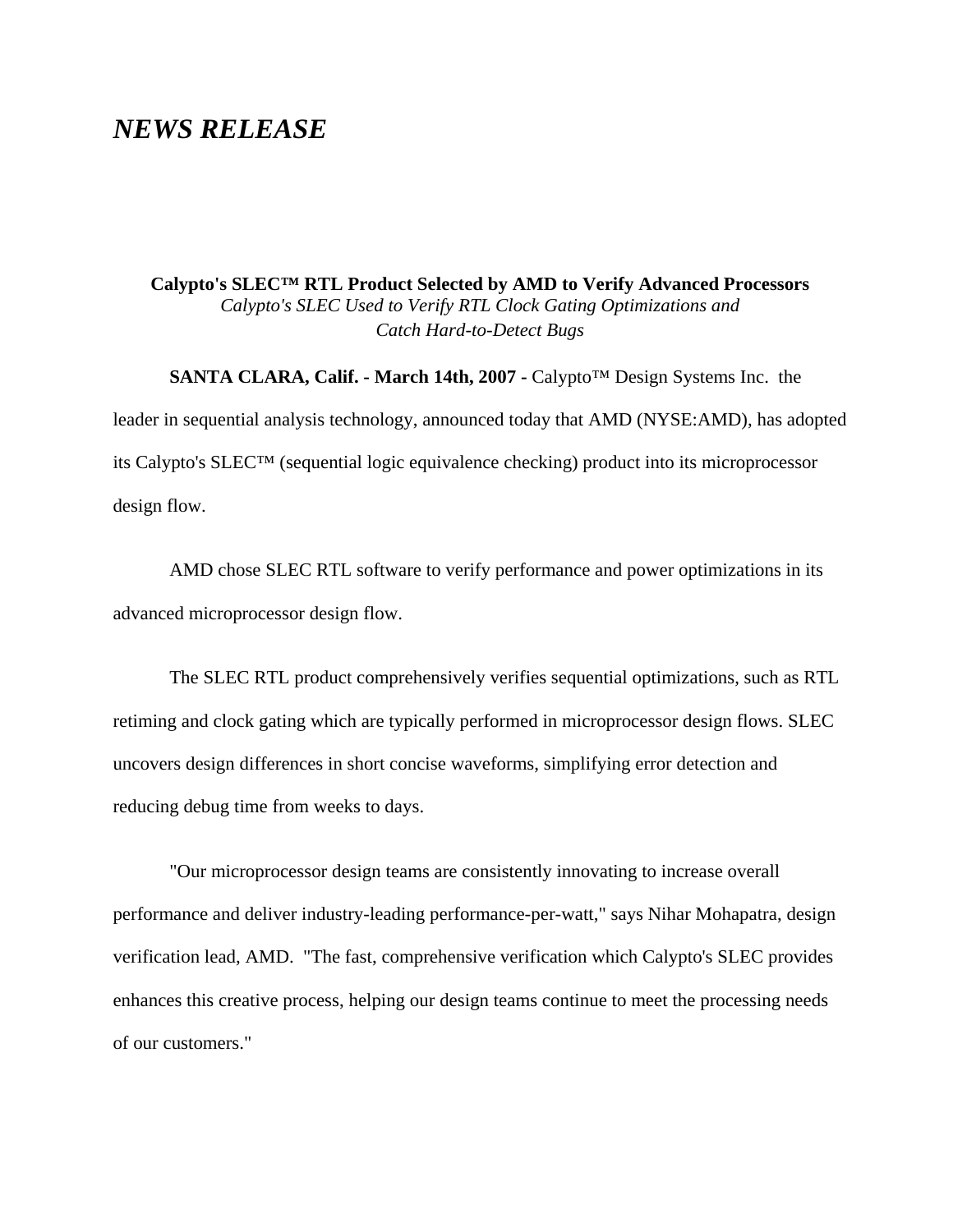AMD's leading-edge processors feature AMD's Direct Connect Architecture, which helps eliminate the bottlenecks inherent in a front-side bus by directly connecting the processors, the memory controller and the I/O unit to enable improved overall system performance and power efficiency. The AMD Opteron processor is the only x86 server processor with planned upgradeability to native quad-core within the same thermal design power envelope. Upcoming native Quad-Core AMD Opteron processors (codenamed "Barcelona") are estimated to provide a 40-percent performance advantage over the competition, and will enable new power- and thermal-management techniques, strengthening the industry-leading performance-per-watt AMD Opteron processors currently deliver today.

SLEC is the semiconductor industry's only Sequential Logic Equivalence Checking solution that can verify functional equivalence between designs with sequential differences. Also part of the SLEC product family is SLEC System, which verifies that RTL implementations functionally match System level models written in SystemC or C/C++. The SLEC product family is based on unique sequential analysis technology that bridges levels of design abstraction, Enabling ESL™.

Commenting on SLEC's success and market adoption, Tom Sandoval, Calypto's Chief Executive Officer remarks: "It has become extremely difficult to meet both power and performance targets using traditional gate-level methods. To achieve design goals, hardware engineers must make micro-architectural changes to their RTL. Using SLEC, design teams can create higher quality designs in less time."

## **About Calypto**